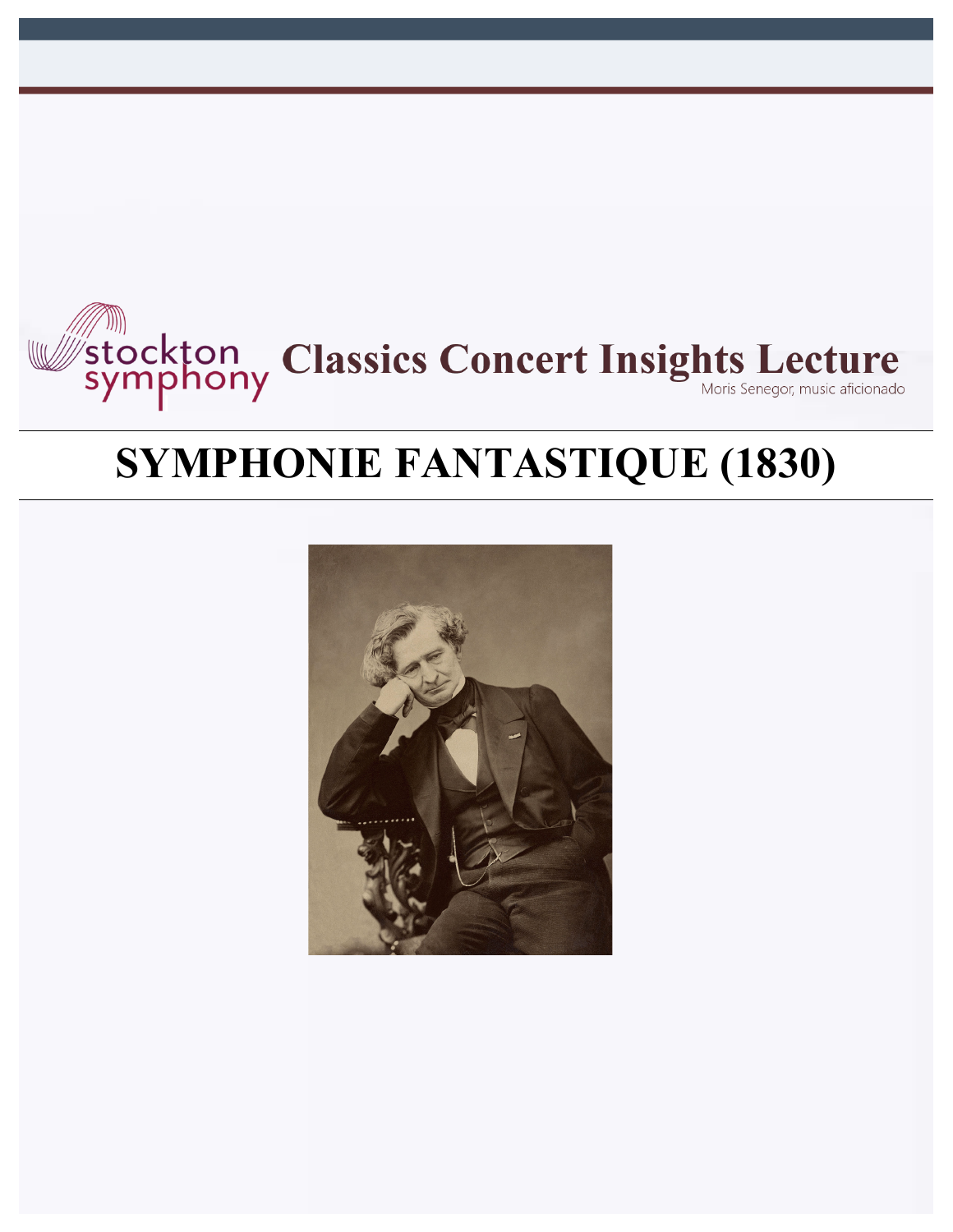# **SYMPHONIE FANTASTIQUE (1830)**

# **EPISODE IN THE LIFE OF AN ARTIST; A FANTASTIC**

# **SYMPHONY IN FIVE MOVEMENTS**

# **HECTOR BERLIOZ**

"*No disrespect to Mahler or Shostakovich , but this is the most remarkable First Symphony ever written.*" (Steinberg)

### **REMINDER ON MUSICAL HISTORY:**

- $\triangleright$  Renaissance & Middle Ages.
- $\triangleright$  Baroque (1600-1750): Bach, Handel, Vivaldi.
- Ø Classical (1750-1803): Haydn, Mozart, early Beethoven.
- Ø Romantic (1803-1900): Late Beethoven, Brahms, BERLIOZ, Schumann, Mahler.
- $\geq 20^{th}$  Century: Stravinsky, Copland, Bartok.
- Ø

# **FEATURES OF THE ROMANTIC ERA:**

- Ø Composer's need for expression overrides other concerns.
- Ø Unrestrained emotion.
- $\triangleright$  Compositional liberty with classical era musical forms.
- $\triangleright$  Nationalism.
- $\triangleright$  Exoticism.
- $\triangleright$  Program music.
- $\triangleright$  Preoccupation with the supernatural.
- $\triangleright$  Ever enlarging orchestras, ever lengthening works.
- Ø Emergence of the "modern" conductor.

**PROGRAM MUSIC:** Music that depicts extra-musical material.

- Ø Composers provided a *program*, as in a theater, that explained the music.
- $\triangleright$  The term was coined by Franz Liszt, but the concept dates much farther back, to the Renaissance and Baroque, e.g. Vivaldi Four Seasons (1720).
- $\triangleright$  It fell into ill-repute in the Classical Era; rarely composed.
- $\triangleright$  In the Romantic Era, Beethoven's 6<sup>th</sup> Symphony (Pastoral, 1808) and Berlioz Symphonie Fantastique elevated the genre to a new artistic height, ushering a "golden age" of program music in the 1800's, with followers such as Mendelssohn, Liszt, R. Strauss, Saint-Saëns, Mussorgsky, Rimsky-Korsakoff, and Mahler.
- Ø "*The program is Berlioz's most seminal homage to Beethoven and arguably his most important legacy to other composers.*" ((Kern)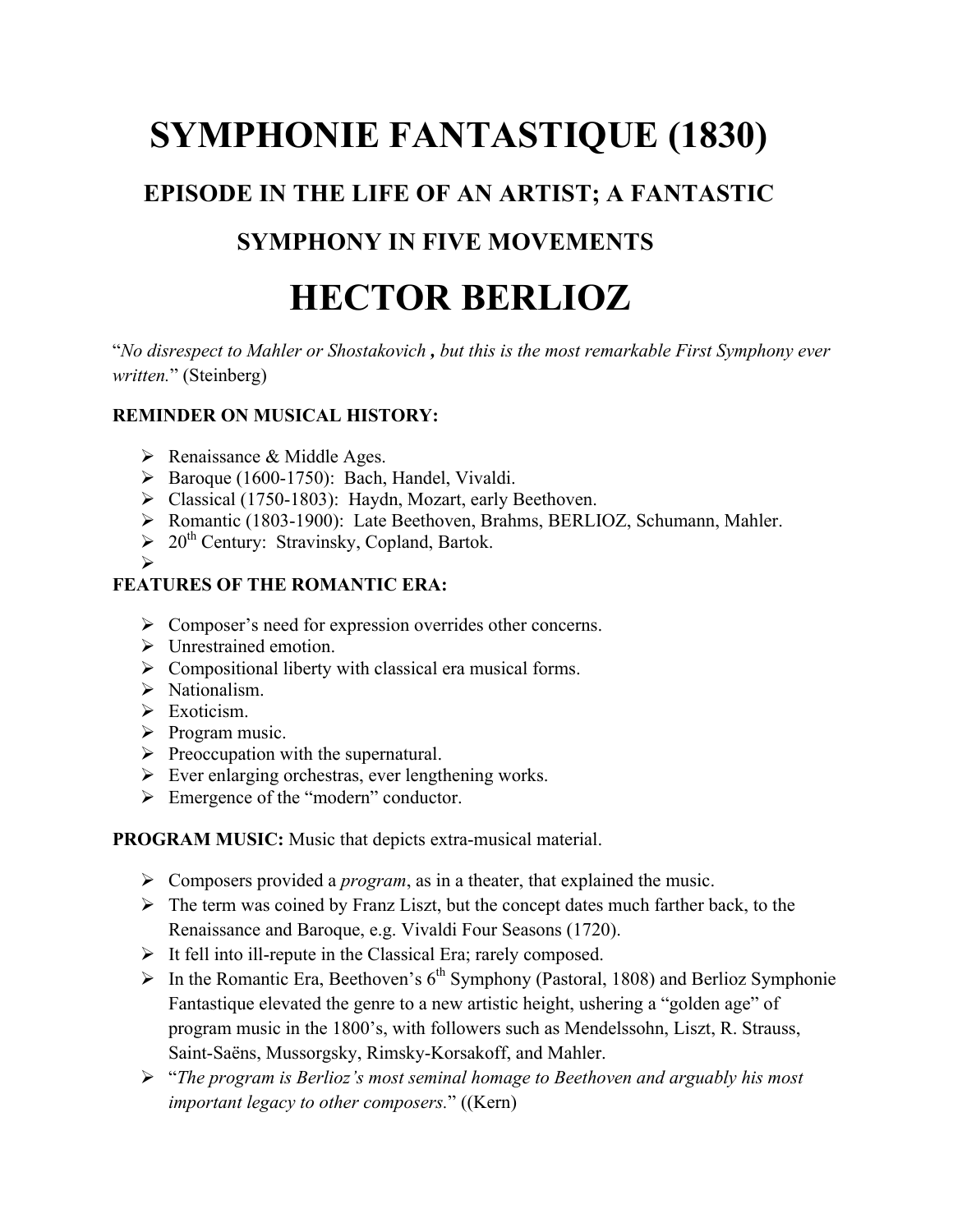### **IDÈE FIXE:**

- Ø "*A recurring theme, perhaps obsessively, through various movements.*" Norton/Grove Encyclopedia of Music
- Ø Invented by Berlioz, the *idèe fixe*, signifying the ideal woman, the artist's beloved, is the singular unifying element of Symphonie Fantastique.
- $\triangleright$  Berlioz borrowed the phrase from a Victor Hugo (1802-1885) documentary short story, *Le Dernier Jour d'un Condamnè* (1829)*.*
- Ø *Idèe Fixe* is a precedent of the Wagnerian *leitmotif*, a musical concept still in use nowadays, e.g. Lara's Theme in Dr. Zhivago.

### **HECTOR BERLIOZ BIOGRAPHY (1803-1869):**

- $\geq 1803$ : Born near Grenoble; father a physician.
- Ø Expressed interest in music as a child, but discouraged by his father. Mostly self-taught.
- Ø 1815: "First passion for a woman," at age 12, toward Estelle Fornier.
- $\geq$  1821: Medical school in Paris at age 18. He detested it.
- $\triangleright$  1824: Despite his parents' objections, abandoned medicine for music.
- $\geq 1827$ : Smitten by Irish actress Harriet Smithson, after seeing her as Ophelia in an English theatre company performance of Hamlet and Romeo and Juliet, at the Odèon Theatre. His repeated advances rejected by Harriet.
- Ø 1828: Attended Paris premieres of Beethoven's Eroica and Fifth Syphony.
- Ø 1830: **Symphonie Fantastique premieres at the Paris conservatoire in December,**  with Francois Habeneck conducting and Berlioz himself at kettledrums. Well received.
- $\geq$  1832: Revised version of Symphonie Fantastique performed in Paris. Harriet attends the concert. Berlioz and Harriet meet afterwards.
- $\geq$  1833: Berlioz and Harriet marry.
- $\geq$  1834: Harold en Italie. Berlioz begins conducting and journalism careers to earn a living.
- $\geq$  1837: Requiem.
- Ø 1839: Romeo et Juliette.
- $\geq 1842-1863$ : Mostly touring Europe with performances.
- $\geq$  1844: Berlioz and Harriet separate.
- $\geq$  1860 onward: physical decline. Died in Paris in 1869.

#### **BERLIOZ AS A COMPOSER:**

- Ø "*(Berlioz) makes me sad because he is really a cultured, agreeable man and yet composes so very badly.*" (Felix Mendelssohn)
- $\triangleright$  Berlioz was not formally trained and is considered amateurish by some, especially in Germanic countries. "*The novelty of the Fantastique was offset by a brazen grammar that offended German ears*." (Kern)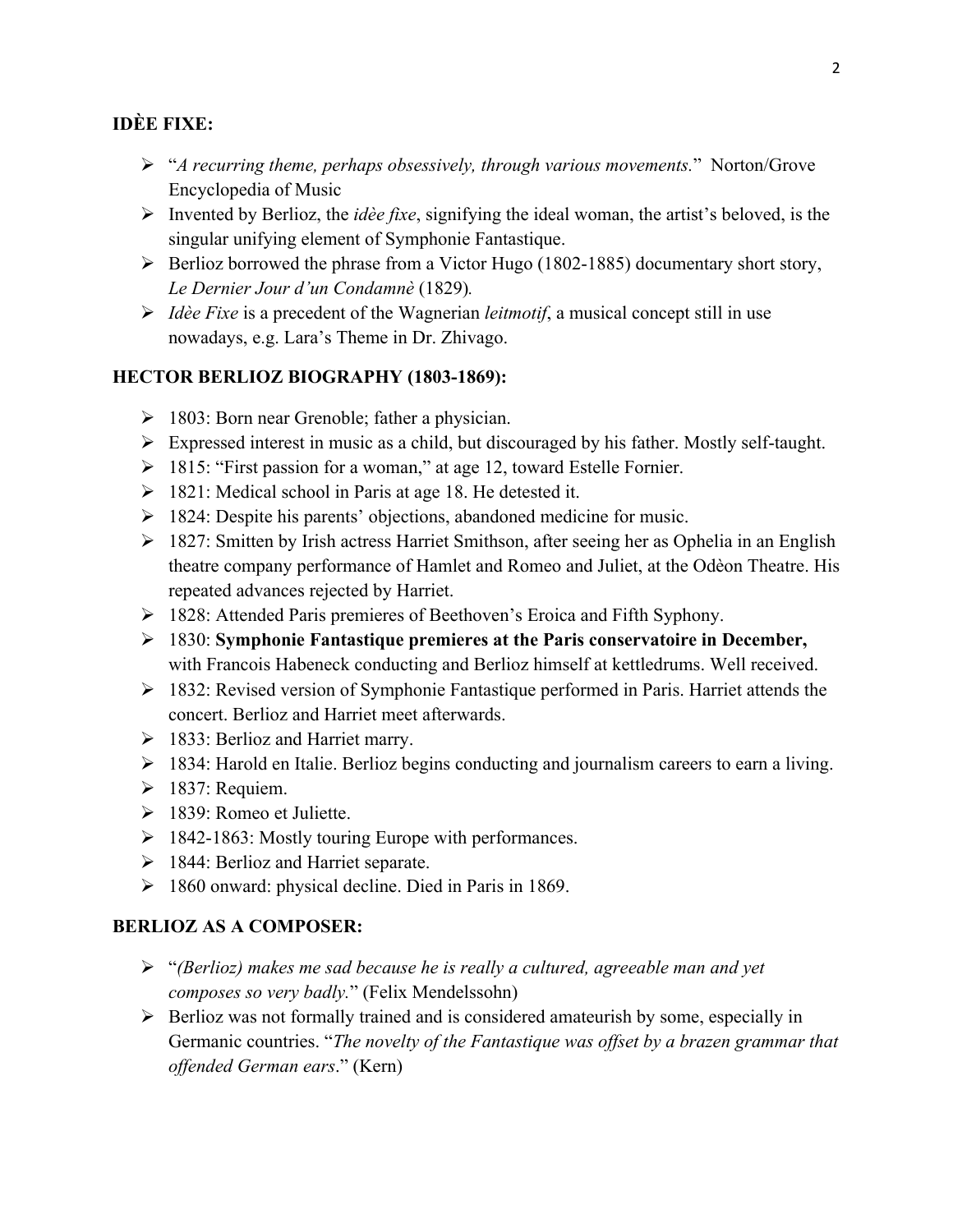- Ø "*It is essential to realize how self-consciously Berlioz has attempted to write his own version of a Beethoven symphony, there being at that time only the sketchiest tradition of symphony writing in France.*" (Macdonald)
- Ø "*Unfortunately French musical academicism is responsible for almost all that is saugreau* (weird) *in French music.*" (Tovey)
- Ø Berlioz's harmonic weaknesses "*coincide suspiciously nearly with the commonest mistakes of a student with a defective ear for counterpoint.*" (Tovey)
- Ø Berlioz did not play the piano. "*All he could do was pluck a few chords on the guitar or tootle a few notes on the flute or flageolet.*" (Schoenberg)
- Ø Berlioz's strengths lay in orchestration and dramatic self-expression. "*The orchestra…was the only instrument he played well.*" (Taruskin)

## **THE FANTASTIQUE ORCHESTRA:**

- $\triangleright$  Scored for 91 instruments, the most of any symphony written until that time.
- $\triangleright$  Berlioz wanted a 220 member orchestra but settled for 130 for the premiere, the biggest band ever assembled at the time, outside of an opera.
- $\triangleright$  Calls for a minimum of 60 strings, 2 harps, 5 percussionists.

# **MOVEMENTS:**

- $\triangleright$  1) Dreams, Passions: Largo Allegro agitato e appassionato assai Religiosamente
- $\geq$  2) A Ball: Allegro non troppo
- $\geq$  3) Scene in the Fields: Adagio
- $\geq 4$ ) March to the Scaffold: Allegro non troppo
- $\geq$  5) Dream of a Witches' Sabbath: Larghetto Allegro

# **FIRST MOVEMENT: DREAMS, PASSIONS; QUASI SONATA FORM; C MINOR – C MAJOR**

- $\triangleright$  **Introduction**: The movement begins with a slow introduction, the Largo, with a few preparatory measures in woodwinds, "*so unconventionally voiced….that their authorship is unmistakable.*" (Steinberg).
- $\triangleright$  The Largo theme (C minor) follows in muted strings, with unmeasured pauses between its phrases and occasional unconventional accents from string, winds and horns.
- $\triangleright$  The Largo theme is a plaintive violin melody derived from a song Berlioz wrote for his childhood love Estelle Fournier, entitled *Je vais donc quitter pour jamais* (I will never leave you).
- $\triangleright$  A brief burst of cheer and energy interrupts the melancholic mood, climaxes but soon dissipates.
- $\triangleright$  The mournful mood returns. After a brief woodwind chorale the Largo theme is re-stated, louder, with more orchestral texture and no pauses.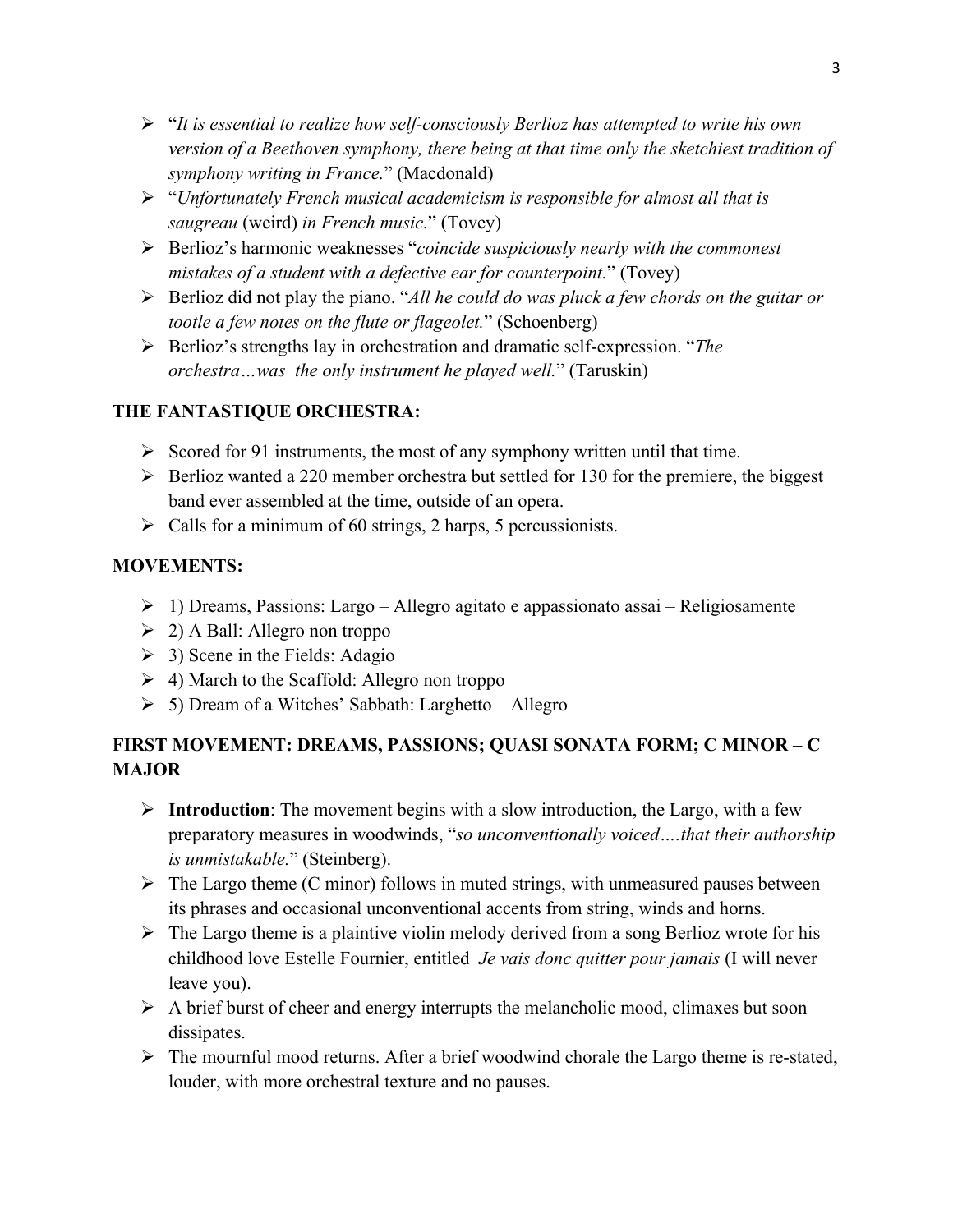- $\triangleright$  Music dies down and a long, slow, quiet anticipatory interlude follows, climaxing in a brief swell. This is obviously a prelude to something important. "*We pass from the vestibule into the inner room*." (Schumann)
- Ø **Exposition, idèe fixe:** Two loud orchestral chords announce the *idèe fixe* on strings (C major).
- $\triangleright$  This melody is derived from an earlier cantata Berlioz submitted to a Prix de Rome contest in 1828, entitled *Herminia*.
- Ø An aria like melody with an arching profile, the *idèe fixe* "(*rises) up in quick fitful leaps, then (makes) slow, smooth, syncopated descents that seem to hover out of time.*" (Taruskin)
- Ø Its contrast between "*passionate legato and gruff angularity is deliberate.*" (Macdonald)
- Ø "*This is a melody with erectile dysfunction, if there ever was one; it rises and falls, rises and falls, never reaches climax.*" (Greenberg)
- $\triangleright$  There is no second theme.
- Ø A fast, loud orchestral response, a Closing theme, alternates with fragments of the *idèe fixe* and concludes the brief Exposition.
- Ø **Development**: This is also brief and entirely thematic, incorporating fragments of the *idèe fixe* and the Closing theme. It climaxes into an open cadence and pause.
- Ø **Recapitulation**: A brief horn call, accented by strings, announces return of the *idèe fixe,*  in woodwinds, also accented by strings. Closing theme is abbreviated, it climaxes .
- Ø **Codas**: A long series of Codas now ensue; they occupy nearly 1/3 of the movement.
- $\triangleright$  The first is derived from the Closing theme; next quieter, slower material based on the Largo theme.
- $\triangleright$  A bassoon passage, also derived from the Largo theme is gradually accompanied by strings, getting louder, rising to a dissonant climax from which the *idèe fixe* appears, loud and triumphant in full orchestra loudly climaxing.
- $\triangleright$  A brief accelerando passage and another loud orchestral climax falls into a quieter restatement of *idèe fixe* fragments in woodwinds. Music feels like it is about to end.
- $\triangleright$  Instead, another accelerando passage and an even louder statement of the Closing theme, this time in syncopated accents, climaxes and falls.
- $\triangleright$  Music dies down and fades away, slowing down into an apparent segway.
- Ø Now, in the passage he labeled *Religiosamente*, Berlioz delivers a recollection of the *idèe fixe* as a religious hymn. The movement ends in solemn "Amen" cadences.

# NOTES OF THE FIRST MOVEMENT:

- $\triangleright$  The various moods of this movement, from melancholy to exuberance to religious exaltation, depict the artist's internal state of mind upon encountering and contemplating the beloved.
- $\triangleright$  For Berlioz, consideration of form is not paramount. The Sonata Form structure is so altered that it is hard to discern, leading different scholars to different interpretations.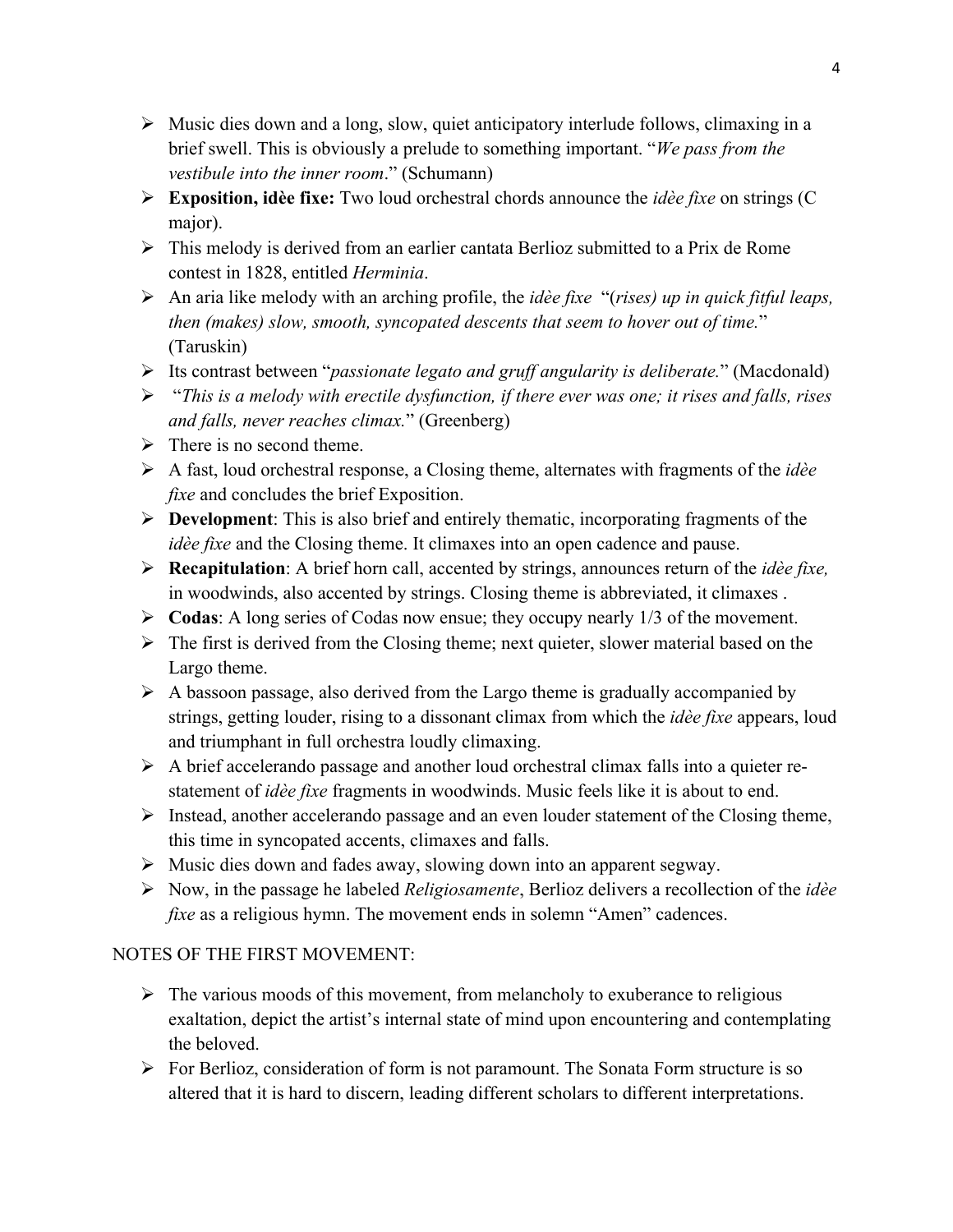- $\triangleright$  The movement is approximately split into three thirds: the Largo introduction, the Exposition/Development/Recap, and the series of Codas.
- Ø A crucial purpose of this movement is to introduce the *idèe fixe*. It is heard three times in full, and many other times in fragments. The *idèe fixe* will return sparsely in subsequent movements, yet it will be more dramatic with each appearance.

### **SECOND MOVEMENT: A BALL; A –B – A – CODA; A MAJOR**

- $\triangleright$  A shimmering introduction in strings ornamented with harp arpeggios introduces a ballroom dance (A major) after a loud, dramatic climax.
- Ø The dance is a gorgeous, "*softly scintillating*," waltz (Steinberg), in three phrases.
- $\triangleright$  In the "B" section, the first phrase of the waltz is repeated, but then the mood darkens (F major), the dance is interrupted, and the *idèe fixe* appears. After a few bars, the waltz accompanies the *idèe fixe.*
- $\triangleright$  Toward the end, the umpah-pah rhythm disappears, the music becomes hesitant and transitional, as if the artist is trying to recapture his jovial mood.
- $\triangleright$  He does. In the return of the "A" section, the beautiful dance is re-stated in full.
- $\triangleright$  A long Coda, in five parts, begins with the first phrase of the waltz, which is then extended toward a fast and loud conclusion.
- Ø Unexpectedly, the *idèe fixe* re-appears as a wind chorale with a dissonant accompaniment on horns.
- $\triangleright$  The music recovers and reaches a loud finale with harp flourishes.

#### NOTES ABOUT THE SECOND MOVEMENT:

- $\triangleright$  The harp made its symphonic debut with this movement. In France it had already been popular in soirèes, parties and the theater.
- Ø There are different interpretations of the "B" section featuring the *idèe fixe*. Some see it as the artist dancing with this idea, others as him spotting the beloved, dancing afar.
- Ø Greenberg interprets the waltz as the artist's external environment and the *idèe fixe*, his internal. When they appear together, Berlioz is presenting both at the same time.

# **THIRD MOVEMENT: SCENE IN THE FIELDS; INTRO – A – B – A – CODA; F MAJOR**

- Ø **Introduction**: A placid, pastoral duet, a *ranz des vaches* ( Swiss Alpine horn melody), between solo English horn and off-stage oboe; two shepherds conversing.
- $\triangleright$  The English horn presents a rising melody, with pauses between the notes. The oboe provides a distant echo. The melody is repeated and extended by the horn, with oboe initially echoing, later in accompaniment.
- $\triangleright$  The horn states two more phrases, accented by quiet, tremolo strings. Oboe echoes. .
- Ø **Section A**: Strings present a leisurely, rustic melody (F major) with sparse accompaniment, and with pauses accented by pizzicato string beats.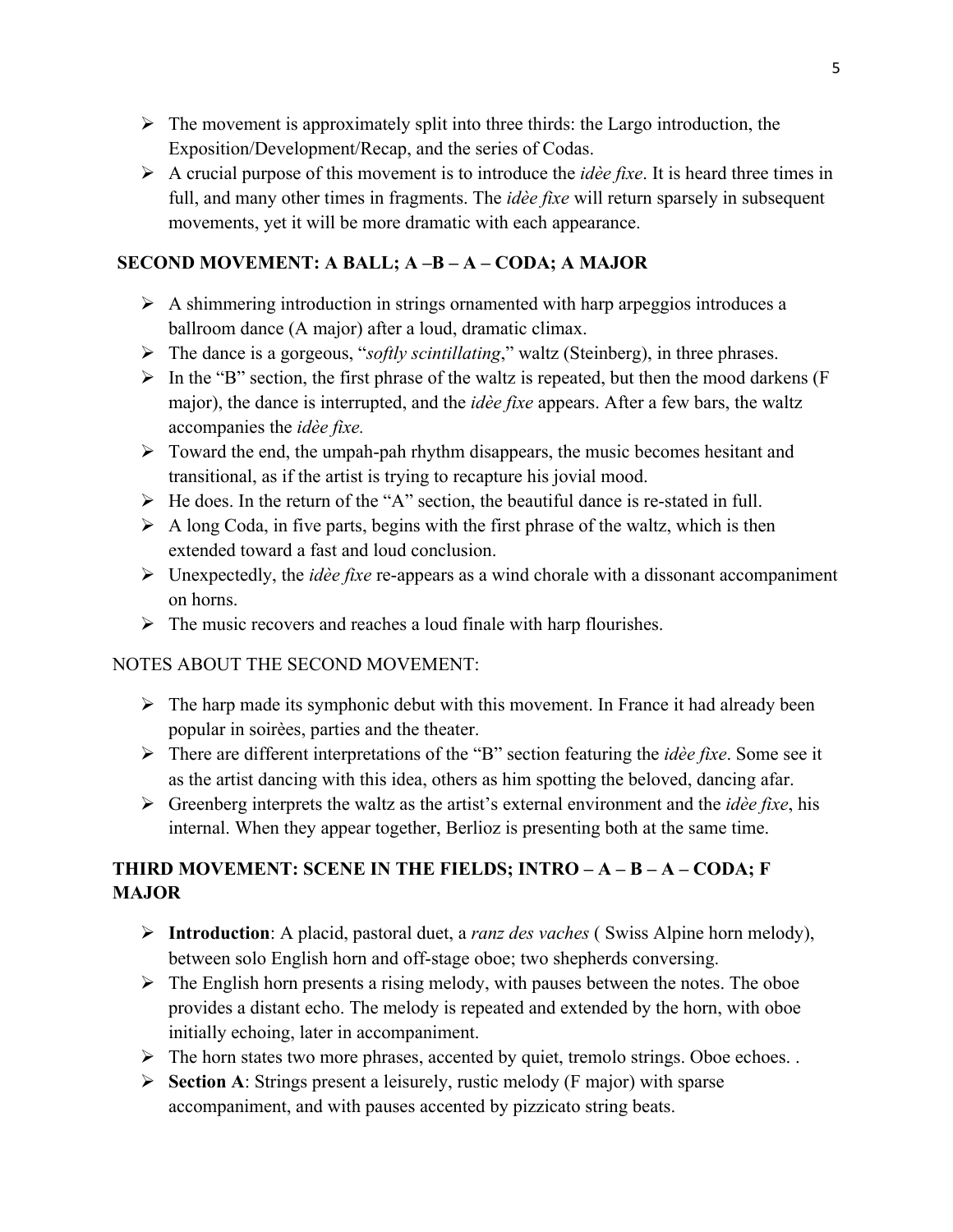- $\triangleright$  Melody returns in variation, the pauses filled initially by woodwinds, later with pizzicato strings. It reaches a louder conclusion.
- $\triangleright$  Another variation, an exchange between winds and strings, reaches a panting climax. This signifies love (same panting can be found in Tchaikovsky's Romeo & Juliet).
- $\triangleright$  Brief transitional music ushers section "B"
- $\triangleright$  NOTE: So far the music has been peaceful, pastoral and pleasant for nearly six minutes, setting up the listener for a jolt with what is to come.
- $\triangleright$  **Section B**: Begins with the pastoral theme (B flat) in cellos a male voice, that of the artist – with violins providing a counter-melody accompaniment.
- $\triangleright$  Suddenly the melody is interrupted by a shrill rise that ushers anticipatory music with a panting "lover's rise" in its midst.
- Ø The *idèe fixe* appears in woodwinds, each phrase countered by increasingly agitated cellos. The artist is disturbed by his though of the beloved. "*She loves me* (woodwinds)*, she loves me not* (cellos)*.*" (Greenberg)
- $\triangleright$  The agitated music takes over and climaxes into a series of screams followed by pathetic sobs. The artist realizes she loves him not.
- Ø **Section A**: After pauses and a brief transition, the pastoral music returns, but it is altered by the appearance of the beloved.
- $\triangleright$  Initially the pastoral melody is quiet in winds with pizzicato string accompaniment. It has lost its earlier exuberance.
- $\triangleright$  The next variation in strings is louder and faster, but climaxes in dissonance.
- Ø The last variation is quiet, with *idèe fixe* fragments in accompaniment. A distant thunder on tympani presages what is to come.
- Ø Codetta derived from the *idèe fixe* ends with more panting music.
- Ø **Coda**: Solo English horn returns with the *ranz des vaches*. In dramatic contrast to the introduction, instead of an oboe response, its first three phrases are countered by distant, increasingly loud thunder on tympani.
- $\triangleright$  In subsequent phrases the thunder recedes. The English horn is all alone and its phrases become softer. Forlorn in solitude, it cuts its last phrase short.
- $\triangleright$  The movement ends with a soft, solemn codetta from the orchestra.

## NOTES ON THE THIRD MOVEMENT:

- $\triangleright$  In its overall pastoral mood, this movement is inspired by Beethoven's 6<sup>th</sup> Symphony (Pastoral), also in F major, and a sole precedent in its five movements.
- $\triangleright$  This movement depicts the artist in melancholy solitude, contemplating in a bucolic setting. It moves the overall narrative of the symphony from anticipation and hope to despair and disaster.
- $\triangleright$  The transition occurs in the "B" section, essentially the mid-point of the symphony, when the *idèe fixe* appears and permanently alters the artist's mood. From here-on anguish and catastrophe will take over.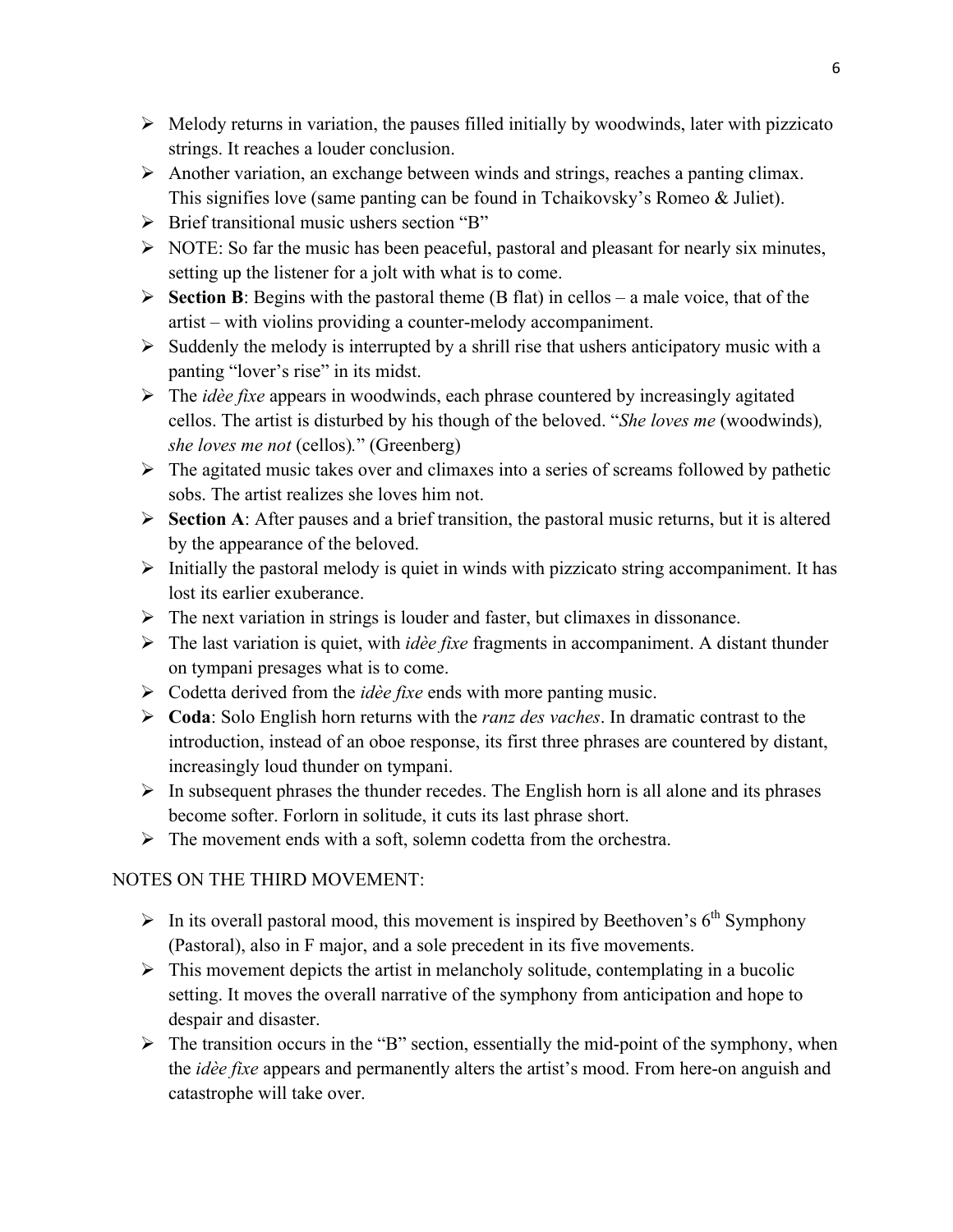#### **FOURTH MOVEMENT: MARCH TO THE SCAFFOLD; G MINOR**

- Ø **Introduction:** Amid drumrolls the brass quietly announce a motive of what will become the military march to the scaffold. The passage climaxes loudly.
- $\triangleright$  **March of the condemned:** The artist's theme. The theme (G minor) is a simple chromatic falling scale repeated in five variations. It reflects the condemned man's state of mind as he is being taken to the guillotine.
- $\triangleright$  The first statement is stark and unaccompanied, in low strings; the next one, louder in higher strings with bassoon in counterpoint.
- $\triangleright$  The next two variations are more turbulent, both loud and agitated, both with disturbing, dissonant endings. The artist contemplates his upcoming execution with agitation.
- $\triangleright$  The last variation is the longest; subdued, in pizzicato strings with bassoon in counterpoint. The artist is resigned to his fate.
- Ø **Military march to the scaffold:** Energetic and triumphant, a throwback to the days of the French Revolution and Napoleon, this march, stated twice, represents the environment around the condemned, the military guard and noisy crowd of spectators.
- Ø After each statement a brief *March of the condemned* appears, meek and helpless, pathetic. The last one features a fall, as if the artist fell in his chariot, or disintegrated into sobs.
- Ø NOTE: These statements of the *March of the condemned* feature a novel orchestration, nowadays known as *klangfarbenmelodie*, a term coined by Schoenberg. The musical line of the melody is split between various instruments, creating a dramatic sound effect in live performances.
- Ø **March of the condemned**: Two variations, loud, dissonant, agitated. The artist's apprehension peaks as he nears the guillotine.
- Ø **The execution:** Military march rhythm, fast and steady, devoid of its melody. The guard moving the prisoner to the scaffold. A falling melody represents the condemned keeling down at the guillotine. Hint of a horn fanfare and dissonant fast music with loud accents.
- Ø Unexpectedly the *idèe fixe* appears. It is a brief, yet very dramatic statement in clarinet. Then a terrifying, loud orchestral chord! The guillotine just came down. Three falling notes represent the head falling into the basket. The artist's last thought before death is his beloved.
- Ø **Denouement**: After a brief pause, loud drumrolls and celebratory fanfares (G major). The crowd witnessing the execution erupts into hurrays.

#### NOTES ON THE FOURTH MOVEMENT:

- $\triangleright$  This movement mainly presents military band music, a recent French tradition Berlioz knew well.
- $\triangleright$  Some scholars, e.g. Edward T Cone, attempt to analyze the movement within the context of sonata form. This is not helpful to the listener. The movement tells a straightforward story and should be experienced for its obvious dramatic narrative.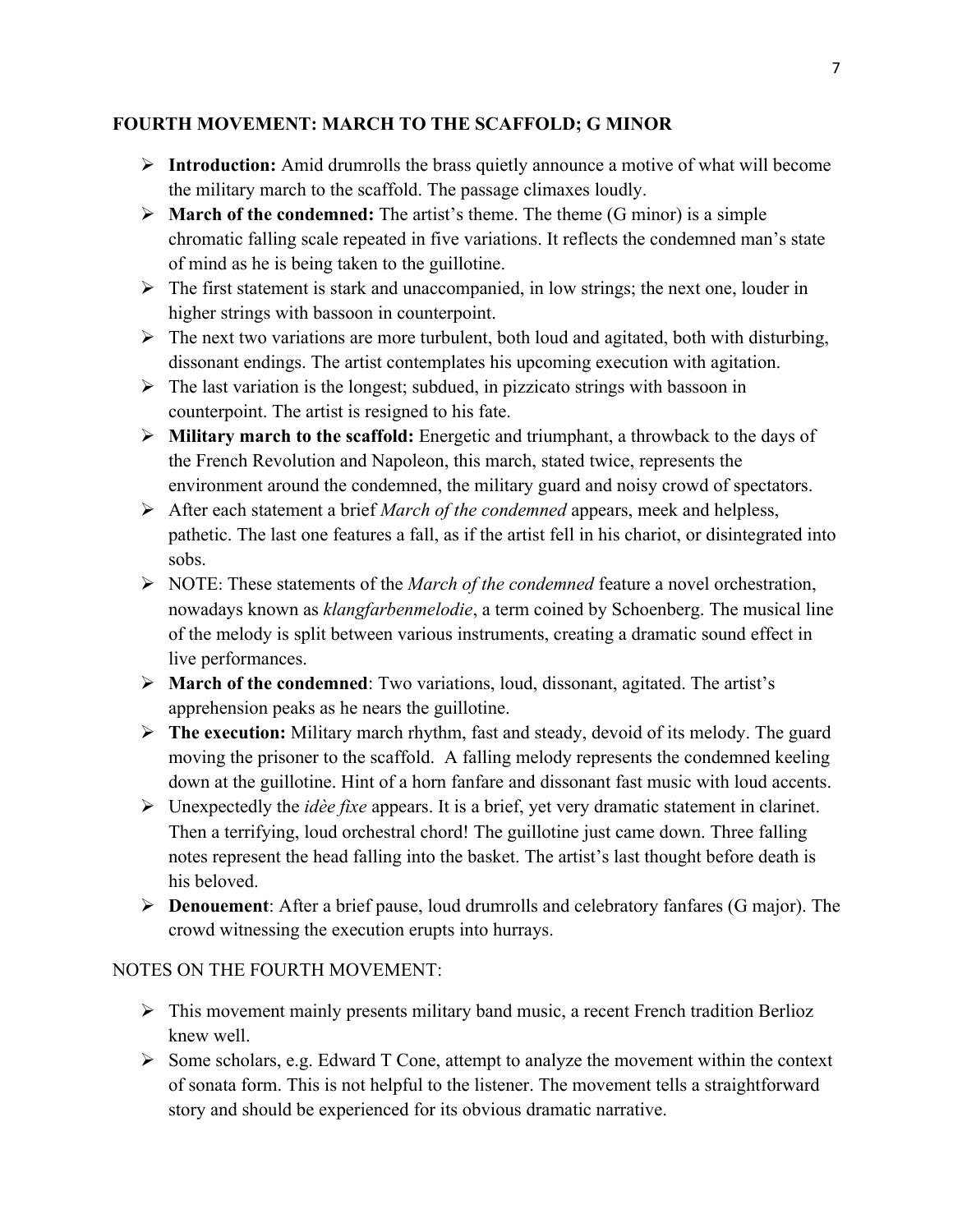- Ø The *idèe fixe*, by now very familiar, makes its briefest, yet most dramatic appearance only once, just before the hero dies.
- $\triangleright$  This movement is in essence another dance movement, a march being a sort of dance. Thus the slow movement (third) is flanked by two dance movements (second and fourth).
- $\triangleright$  There is no evidence that Berlioz experimented with hallucinogens. The concept of an opium dream is borrowed from Thomas de Quincy's *Confessions of an English Opium Eater*.

### **FIFTH MOVEMENT: DREAM OF A WITCHES' SABBATH; C MAJOR – MINOR**

- Ø **Introduction**: Eerie, shimmering music, with occasional cackles and footsteps, sets up a devilish atmosphere, evoking a cemetery where witches are gathering. "*Eight part divisi strings articulating a dramatic sonority, …as the curtain rises on an eerie stage*." (Kern)
- Ø **Idèe fixe:** A distant horn-call announces the *idèe fixe* (C major), altered into a vulgar dance, played on solo E-flat clarinet, a shrill, squeaky instrument.
- $\triangleright$  The first statement is interrupted by loud, dissonant music. The artist is horrified at what has become of his beloved. "*The beloved object has come to the Sabbath to take part in her victim's funeral. She is nothing but a courtesan, fit to figure in the orgy.*" *(Berlioz)*
- $\triangleright$  This is followed by a full statement of the theme in E flat clarinet, with other winds in accompaniment, still a grotesque dance. Loud agitated music follows in full orchestra. The artist is horrified at what has become of the beloved.
- $\triangleright$  As this dies down, the motive of the upcoming fugue the Sabbath round is foreshadowed, followed by a chromatic descent in bassoons. (Chromatic descents sound funereal.)
- $\triangleright$  Amid loud church bells the motive of the upcoming fugue is stated again, twice; the bells fade into the distance.
- Ø **Dies Irae**: The grim reaper has arrived, in the form of a parody of the Gregorian plainchant by Thomas of Celano. Presented as theme-and-variations in an  $A - B - A$ sequence.
- $\triangleright$  A: First phrase begins as a stark, scary march in two tubas. Next variation is faster, in horns. Next variation, in woodwinds and strings, is brief and cackling, as if the witches are singing it.
- $\triangleright$  B: Second phrase in three variations, same successive treatments: low brass with church bells, faster in horns, then cackling.
- $\triangleright$  A: First phrase returns in variation, but with the same successive treatments: in low brass with off-beat orchestral accents, as if the grim reaper is marching with heavy footsteps; faster in horns; cackling in woodwinds.
- $\triangleright$  NOTE: Berlioz's score called for ophicleides for the first phrase of each variation, a brass instrument that preceded the tuba, temperamental, difficult to play. The tuba was invented five years after the premiere and took on this task. Nowadays the passages are assigned to two tubas, one insufficient to carry the sound in a large orchestra hall.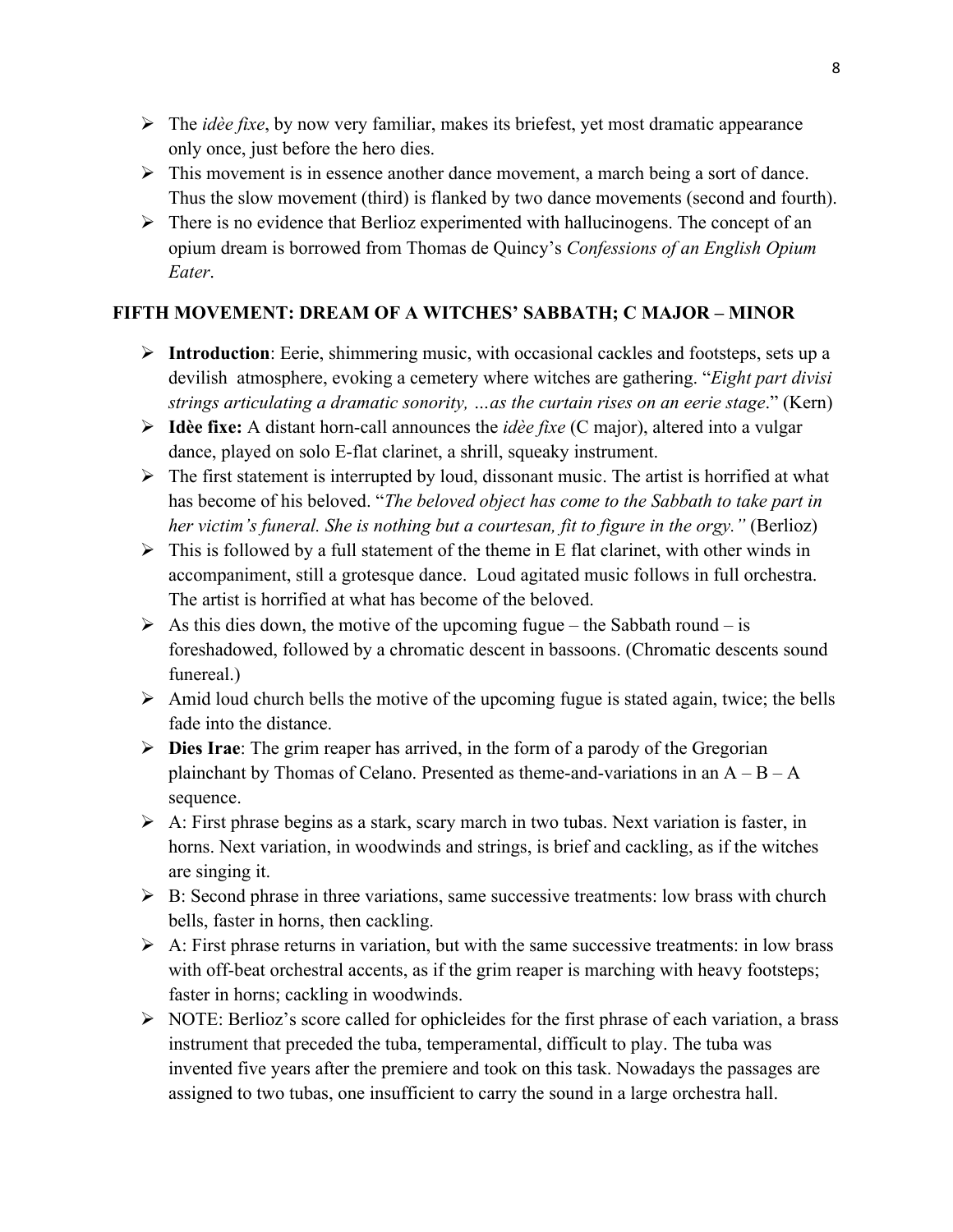- Ø **The Sabbath round, fugue**: This is the witches' Sabbath dance (C major).
- $\triangleright$  Introduction: The fugue motive is introduced, appearing twice, each with a horn call; a third appearance leads to a loud climax.
- $\triangleright$  First Episode: The fugue melody, in 6/8 meter, is made of a subject, answer and countersubject; presented four times.
- Ø Second Episode: A passage derived from the countersubject presented four times.
- $\triangleright$  Third Episode: After an abortive stretto, first episode material repeated twice more.
- $\triangleright$  End: Horn calls are followed by music that mimic flying spirits, repeated four times. Transitional anticipatory music.
- Ø **Dies Irae returns with fugue subject:** "*At its violent climax (the Sabbath dance) mingles with the Dies Irae, and the vision ends."* (Berlioz)
- Ø In a quiet passage, a plodding *Dies Irae* in low brass alternates with fugue motives.
- $\triangleright$  A dramatic crescendo on the fugue motive leads to a massive dissonant climax.
- Ø Fugue re-starts, soon joined by loud *Dies Irae* on brass, with the fugue in stormy accompaniment.
- $\triangleright$  Skeleton dance, bows hitting strings make a sound that mimics clanking bones; leads to three loud, terrifying, dissonant chords, "Booo," screams.
- Ø **Coda**: Music rises; after a screech, *Dies Irae* and fugue theme are recalled. Loud concluding chords based on the fugue motive lead to a massive climax in the finale.

## NOTES ON THE FIFTH MOVEMENT:

- Ø The supernatural scene of this movement is inspired by Weber's influential opera *Der Freischütz* and its Wolf's Glen scene, as well as Goethe's *Faust* and Victor Hugo's *Ronde du sabbat*.
- Ø Thomas of Celano's plainchant version of the *Dies Irae* (Day of Wrath), from the Latin Requiem Mass, came to signify death or the Grim Reaper in the Romantic Era. It also appears in compositions by Lizst, Saint-Saëns and Rachmaninoff as well as modern soundtracks (Hollywood cartoons, soundtrack of the movie The Shining).
- $\triangleright$  There are parallels between the First and Fifth Movements. Both feature similar key areas but in reverse, and long introductions with a theme – interlude – repeat theme sequence.
- $\triangleright$  Some scholars interpret a quasi-sonata structure in both. In the Fifth movement exposition begins with the first *Dies Irae* and fugue, and after a brief development, recapitulation occurs with return of the *Dies Irae* and fugue, this time played together.
- $\triangleright$  The main expressive purpose of the movement, however, remains programmatic, describing an opium induced vision of the artist's own funeral, dreaming of his beloved, grotesquely transformed into a witch, dancing around his coffin with other witches, goblins and the Grim Reaper.